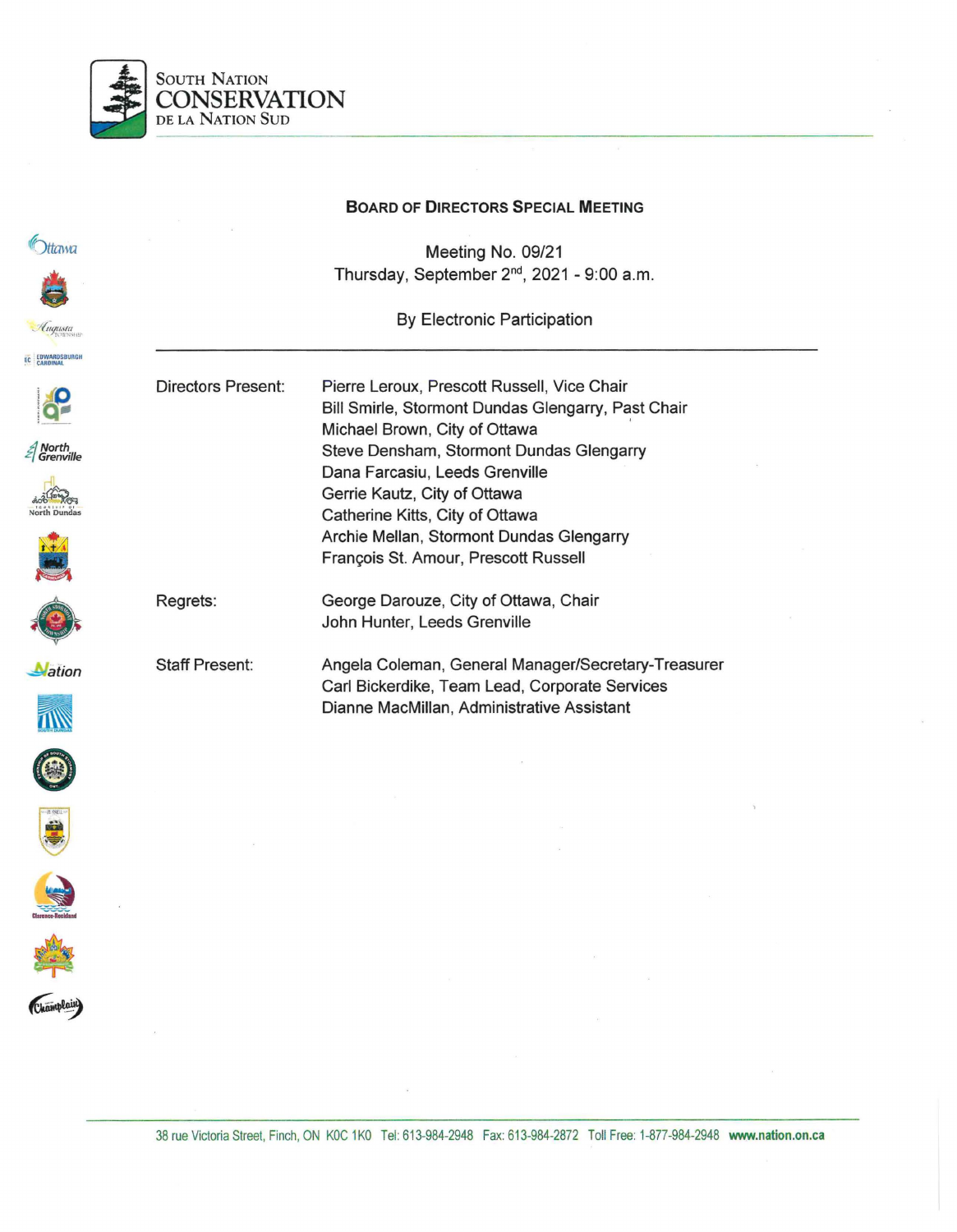

### CHAIRS REMARKS

Pierre Leroux, Vice Chair, called the SNC Board of Directors special meeting of September 2<sup>nd</sup>, 2021 to order at 9:00 a.m. Vice Chair Leroux extended regrets from Chair Darouze who was unable to attend the Board meeting due to previous commitments.

### APPROVAL OF SNC BOARD OF DIRECTORS SPECIAL MEETING AGENDA

RESOLUTION NO. BD-159/21

Moved by: Seconded by: Michael Brown Bill Smirle

The Members approve the September 2<sup>nd</sup>, 2021 Board of Directors special meeting agenda as submitted.

CARRIED

### CLOSED SESSION

RESOLVED THAT:

The Board of Directors meeting move into Closed Session for the following report:

• Request for Approval: Land Acquisition

RESOLUTION NO. BD-160/21

Moved by: Seconded by: Dana Farcasiu Gerrie Kautz

RESOLVED THAT:

The Board of Directors meeting move into Closed Session for the following report:

• Request for Approval: Land Acquisition

CARRIED

Steve Densham, Stormont Dundas Glengarry, joined the meeting at 9:04 a.m.

The Board of Directors meeting recessed at 9:04 a.m. to enter Closed Session. The Chair convened the Board of Directors Closed Session at 9:04 a.m.

The Board of Directors Closed Session adjourned at 9:14 a.m. to enter Open Session.

The Chair reconvened the Board of Directors Open Session at 9:14 a.m.

SNC Board of Directors Special Meeting Minutes September 2<sup>nd</sup>, 2021 Page 2 of 3